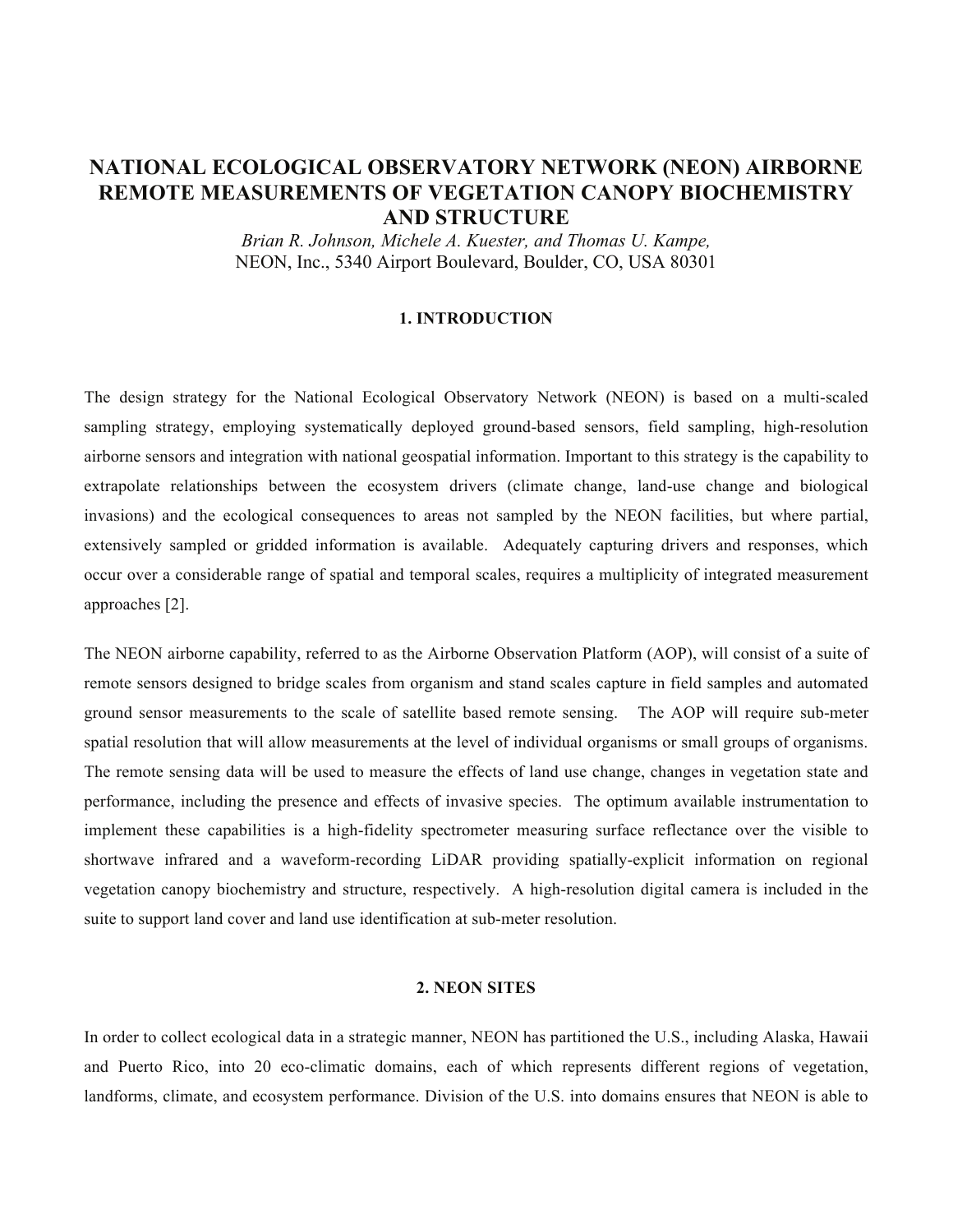systematically sample the U.S. in a design objectively representing environmental variability. In contrast to earlier maps based on expert knowledge, NEON has designed a set of domains based on a new statistically rigorous analysis using national data sets for eco-climatic variables. The statistical design is based upon algorithms for Multivariate Geographic Clustering [3,4]. Each domain contains one core site selected to represent unmanaged wildland conditions within each domain. Each domain also contains two relocatable sites to collect data that will focus on human land management effects on ecosystems. These comparisons at both the domain and national levels will provide critical information that can be used to test ecological models and to identify the impacts of land use change and invasive species on ecology.

The high cost of aircraft operations will limit the frequency of standard AOP observations to individual NEON sites once per year to detect interannual trends. To minimize the phenological contribution to the signal, flights will be planned to reach each site during a period of peak greenness. Annual observations inevitably miss important site level signals such as phenology. Higher frequency data on vegetation function is available from satellite measurements at a coarser resolution. A sufficiently large area must be flown by AOP for reliable comparison to satellite measurements. Currently we estimate that each AOP site mission will cover approximately 300  $km^2$ , a compromise between area coverage and cost. The AOP will also be deployed in response to extreme events to monitor the forcing (e.g., hurricane damage) and the response (regrowth after fire) as well as other directed requests (e.g., regional surveys of invasive species or phenology). The deployment requirements requires three identical AOP systems be available for NEON.

#### **3. ADVANCING AIRBORNE REMOTE SENSING FOR REGIONAL ECOLOGICAL STUDIES**

The capabilities of AOP represent a significant advancement in the study of regional ecology. The NEON AOP instrumentation is designed to support research on a range of important themes in ecology in response to grand challenges in the study of biodiversity, biogeochemistry, climate change, ecohydrology, infectious disease, invasive species, and land use change [5]. Detection of invasive plant species, ecosystem productivity and climate feedback and ecosystem response to climate change in the Arctic present science use cases that illustrate how NEON and the AOP as a system can be used to address specific aspects of the grand challenges in environmental science [6,7,8].

The AOP science goals require observational data of a wide range of ecosystem attributes from plant functional types, biochemical and biophysical properties, canopy structure to ecosystem functioning and response (NOD, 2009). Waveform Light Detection and Ranging (wLiDAR) can provide quantitative information on vegetation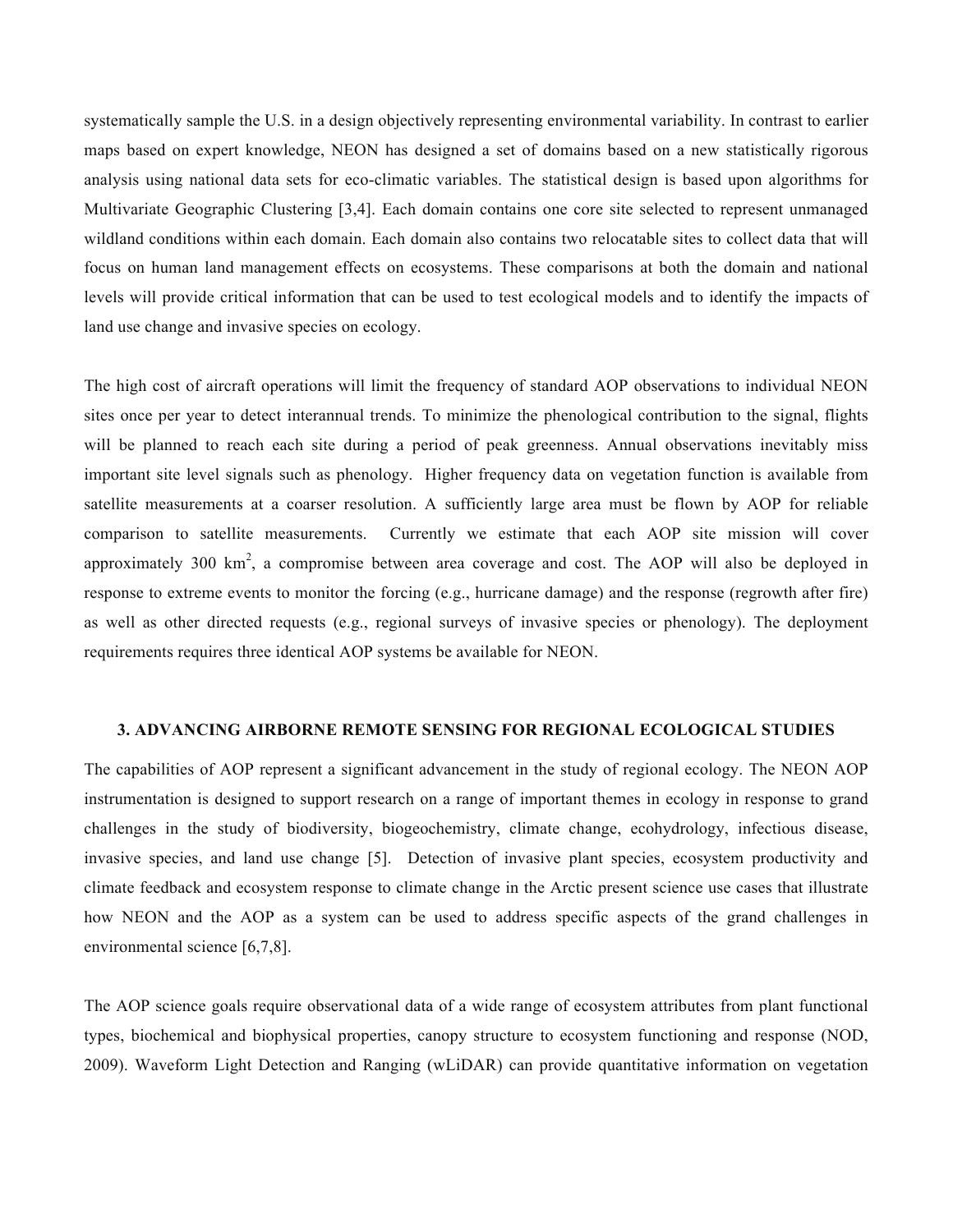cover, height, shape and vertical structure and underlying terrain [9]. Imaging spectroscopy provides quantitative information on vegetation cover, abundance, and biophysical and chemical properties [10,11].

The fusion of hyperspectral and wLiDAR technologies pioneered by Carnegie Airborne Observatory [12] has demonstrated the power of combing data from these sensors. Spectral reflectance signatures of vegetation are affected by canopy structure and shadows between canopies. By using coincident wLiDAR data, structural information can be obtained. The wLiDAR alone, however, provides little information to distinguish plant species and plant functional types. This latter information must come from spectroscopy and is necessary to accurately convert structural information into above ground biomass estimates. Co-location of the wLiDAR and spectrometer is necessary to achieve a high degree of registration of data on the ground. Even small offsets in ground pixel registration cause significant errors because typical ecosystem distributions are extremely heterogeneous.

The AOP remote sensing instrument suite was developed to provide synergistic hyperspectral and waveform LiDAR measurements to facilitate the fusion of the two data types. The optical sensors will be mounted to a common mechanical structure to maintain optical alignment, provide vibration isolation and facilitate rapid integration and de-integration into and out of an aircraft. The sensors will be configured to view through an open port located in the floor of the aircraft cabin, providing a clear view to the ground during flight. An integrated Global Positioning System (GPS) and inertial measurement unit (IMU) sensor to be mounted on the payload structure is a critical component to enable high accuracy geolocation of the science data. Data collected over each site will be stored on removable hard drives and sent to the NEON Headquarters for input to the Observatory cyber-infrastructure for processing, archival and distribution.

#### **4. SUMMARY**

The capability of fully integrated NEON AOP will be well beyond existing systems in its ability to produce quantitative information about the ecosystem response to climate change, land use change and invasive species. The AOP will provide detailed measurements of vertical and horizontal vegetation structure (canopy height, leaf area distribution, patchiness), vegetation function (photosynthesis, water use, forage quality for herbivores), topography and built structures. These data will be at sub-meter to meter spatial scales over 300  $km^2$  per day bridging the scales from organism and stand scales to the scale of satellite based remote sensing. There are no similar facilities regularly available to the US scientific community.